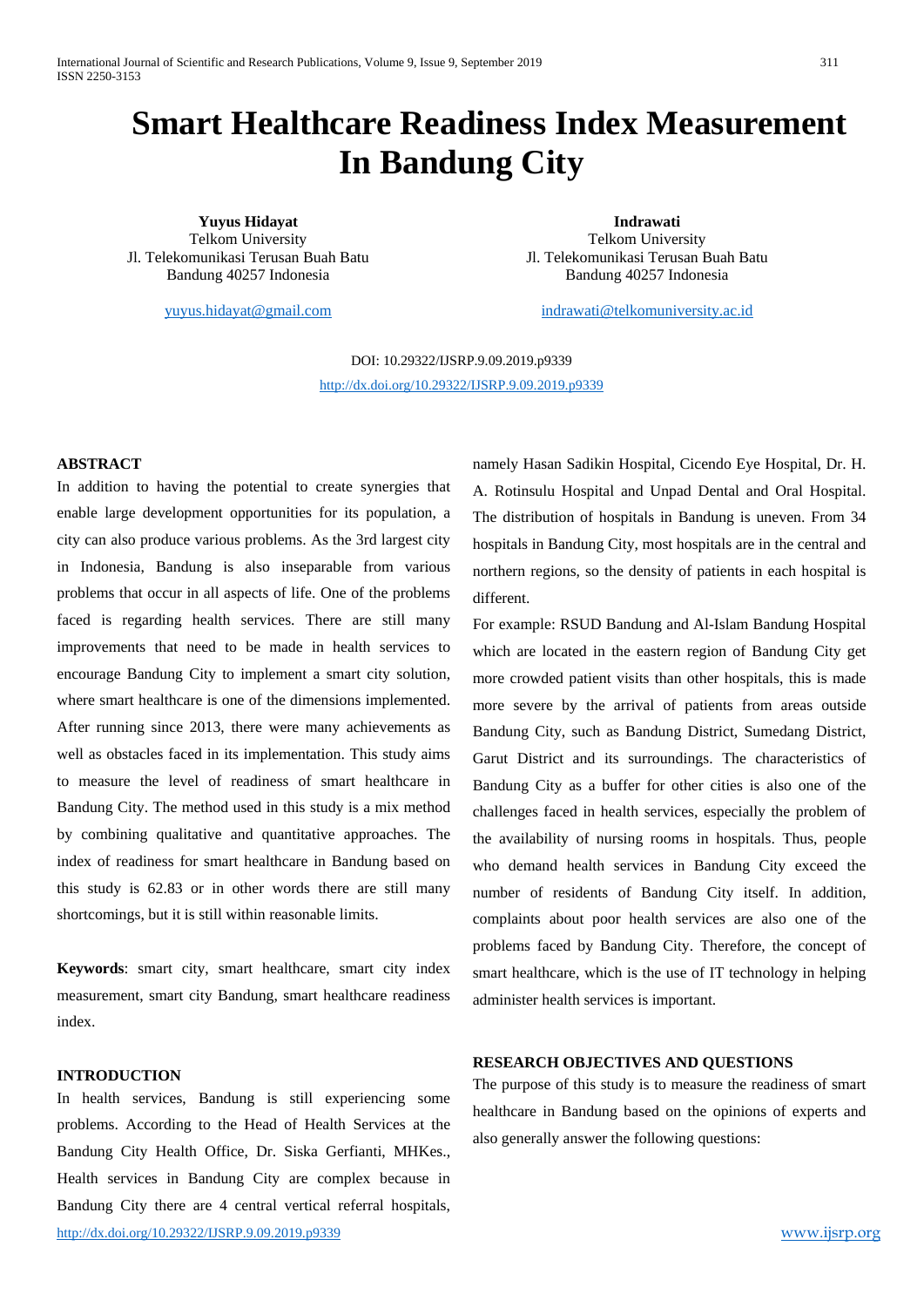- 1. How does the secondary data from best practices related to variables and indicators to measure Bandung smart healthcare readiness index? see
- 2. How does the secondary data from Bandung related to variables and indicators to measure Bandung smart healthcare readiness index?
- 3. How much is the value of the variables and indicators of smart healthcare readiness in Bandung based on a comparison of what is felt, seen and understood by respondents in Bandung compared to the data from best practice? see
- 4. Based on the index in point 3. how is the level of readiness of Bandung related implementation of smart healthcare?
- 5. How the result of word cloud visualization about people's opinions on the application of smart healthcare in Bandung?
- 6. What can be done by stakeholders of Bandung in order to implementing Bandung as a smart healthcare city?

## **THEORITICAL FOUNDATIONS**

Smart Healthcare is a term built by two basic words, namely "smart" and "healthcare". According to dictionary.cambridge.org, "smart" means intelligent, or able to think and understand quickly in difficult situations. While "healthcare" means a set of services provided by the state or organization for physical and mental illness treatment. Viewed from a business perspective, "healthcare" is an activity or business providing medical services. While smart healthcare itself, many parties define it, including the following:

- 1. Smart health care includes services that use ICT solutions to increase access to health care, services that can remotely diagnose or prevent illness and other services that can enable effective health care at lower cost. Examples of these are telemedicine, connected medical devices and various methods to prevent the spread of illness [1].
- 2. Smart healthcare is the use of eHealth and mHealth systems and intelligent and connected medical devices. It also involves the implementation of policies that encourage health, wellness, and well- being for its

citizens, in addition to health monitoring and diagnostics as opposed to treatment [2].

- 3. According to Blue Stream Consultancy, "smart healthcare is defined by the technology that leads to better diagnostic tools, better treatment for patients, and devices that improve the quality of life for anyone and everyone." he key concept of smart health includes eHealth and mHealth services, electronic record management, smart home services and intelligent and connected medical devices [3].
- 4. Smart health (s-health) is the provision of health services by using the context-aware net- work and sensing infrastructure of smart cities [4].

From several definitions regarding smart healthcare, it can be concluded that smart healthcare is a health service that is assisted by information and communication technology and policies that support better service.

#### **RESEARCH METHODOLOGY**

This research was conducted with a mixed method approach. Mixed method involves combining or integration of qualitative and quantitative research and data in a research study [5]. Qualitatively, this research was conducted to explore so that an understanding of knowledge or phenomena or symptom can be obtained more clearly in order to determine the variables and indicators that can be used to assess the readiness of smart healthcare in Bandung City. Quantitatively, this research measures the value of smart healthcare readiness by using variables and indicators according to the model used. With these measurements, it is expected that this study can describe the characteristics of the implementation of smart healthcare in Bandung City. Briefly the characteristics of this study can be seen in Table 1.

**Table 1. Research Characteristics**

| N <sub>0</sub> | Characteristics            | Type                     |
|----------------|----------------------------|--------------------------|
| 1              | Method                     | Mix Method               |
| $\overline{2}$ | Purpose                    | Exploration -description |
| 3              | Type of investigation      | Ethnographic             |
| 4              | Involvement of researchers | Not intervening in data  |
| 5              | Unit of analysis           | Individual               |
|                | Time                       | <b>Cross Sectional</b>   |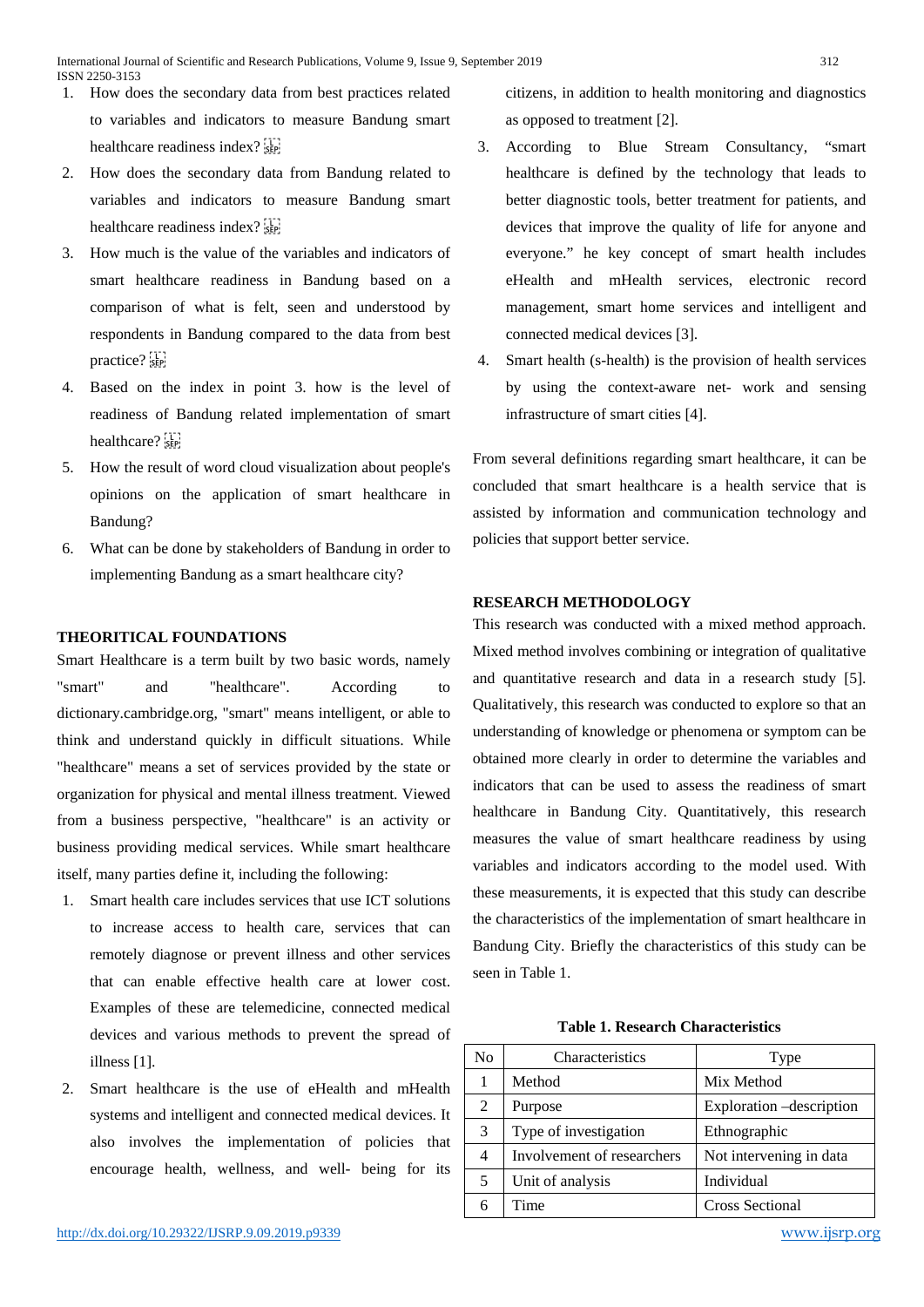Whereas to achieve its objectives, this research was carried out in stages such as in Figure 1.



**Figure 1. Research Stages**

Based on Figure 1, the stages of this research are as follows:

- 1. Reviewing the smart healthcare readiness indicators produced in the study [6].
- 2. Search for best practice data on the application of smart healthcare in other cities, in this case Singapore. Best practice data is obtained from journal articles, Singapore government websites, company websites that have links to smart healthcare in Singapore, news portal websites and others. Singapore was chosen to be a best practice on the consideration that according to Juniper Research study in 2017 which stated that Singapore is the best performing smart city globally above London, New York, San Francisco and Seoul.
- 3. Search for data on the application of smart healthcare in Bandung by collecting documents and interviewing parties related to smart healthcare.
- <http://dx.doi.org/10.29322/IJSRP.9.09.2019.p9339> [www.ijsrp.org](http://ijsrp.org/) 4. Conducting interviews, FGDs and distributing questionnaires to obtain opinions and values from the

speakers regarding all indicators in the model used, based on the process of comparing best practice data with Bandung data and what they feel or know.

- 5. Calculate the value of each indicator based on the value that has been delivered by the respondents.
- 6. Validity testing, carried out for each indicator on the model used, with the aim to test whether the model used can really be used to measure the index of readiness for smart healthcare or not.
- 7. Calculating the value of smart healthcare readiness in Bandung city based on valid indicators.
- 8. To get an overview of people's perceptions of smart healthcare programs in Bandung City, represented as word clouds, that is, collections of words organized in space-optimized compact layouts in which font size encodes the frequency (or other relevance) value [7].

Population determination in this study used the Quadruple Helix model approach. According to [8], the Quadruple Helix model is a collaborative model of innovation or an innovation environment where users, companies, universities and public authorities work together to produce innovation. This innovation can be anything that is considered useful for partners in innovation cooperation, for example, technology, social, product, service, commercial, non-commercial, private sector, and public sector innovation. While the respondents in this study can be seen in Table 2 below.

| <b>Table 2. Lists of Respondents</b> |  |  |  |  |  |  |
|--------------------------------------|--|--|--|--|--|--|
|--------------------------------------|--|--|--|--|--|--|

| N <sub>0</sub> | Category                  | <b>Respondents</b>                                                                                                                                                       | Qty |
|----------------|---------------------------|--------------------------------------------------------------------------------------------------------------------------------------------------------------------------|-----|
| 1              | Government                | Department of<br>Communication<br>and Informatics<br>Bandung,<br>Department of<br>Health<br>Bandung,<br>Regional Public<br>Hospital<br>οf<br>Bandung, PSC<br>119 Bandung |     |
| $\overline{2}$ | <b>Business</b><br>Player | Companies or<br>Entrepreneur that<br>engaged in the field<br>of health system                                                                                            | 11  |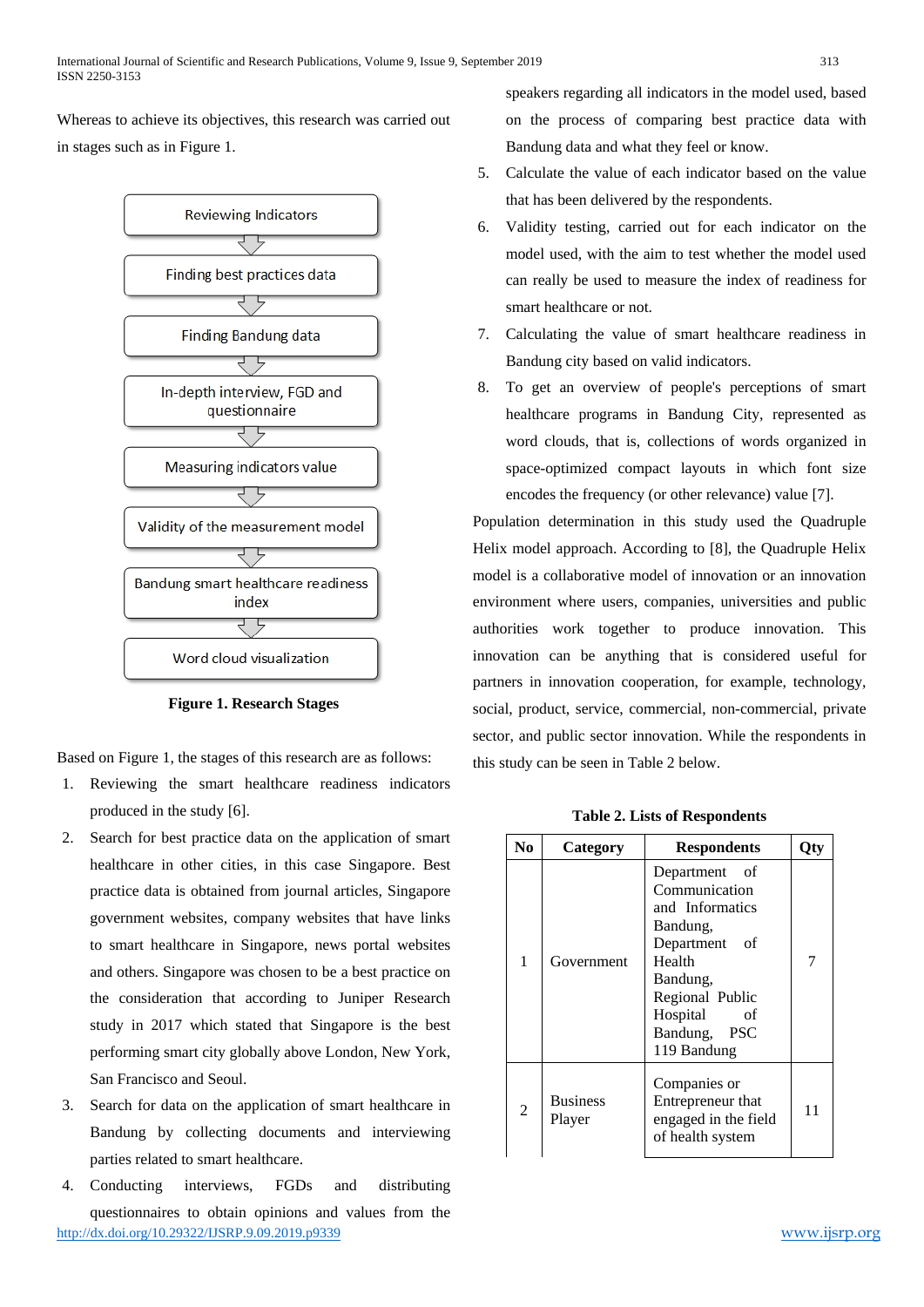| 3 | Expert/<br>Researcher | Lecturer from<br>Bandung Institute of<br>Technology,<br>lecturer from<br>Telkom University,<br>lecturer form<br>Padjadjaran<br>University. | 5  |
|---|-----------------------|--------------------------------------------------------------------------------------------------------------------------------------------|----|
| 4 | User                  | Students, lecturers,<br>entrepreneurs,<br>professional<br>and<br>others.                                                                   | 13 |

#### **SMART HEALTHCARE MODEL**

Based on previous study that was conducted by [6], smart healthcare model can be summarized as shown in Figure 2.



| <b>Variable</b> | <b>Indicator</b>      | <b>r</b> value | <b>Validity</b> |
|-----------------|-----------------------|----------------|-----------------|
| <b>Database</b> | eHealth               | 0,577          | Valid           |
| Information     | mHealth               | 0,794          | Valid           |
| Healthcare      | Data Analytics        | 0,763          | Valid           |
| Healthcare      | <b>Internet</b><br>of | 0,807          | Valid           |
| Monitoring      | <b>Things</b>         |                |                 |
| Device          | Technology            |                |                 |
|                 | Hospital/Clinic       | 0,612          | Valid           |
|                 | IT Technology         |                |                 |
| IT              | Reliability<br>of     | 0,735          | Valid           |
| Infrastructure/ | <b>IT Network</b>     |                |                 |
| System          | Wireless              | 0,619          | Valid           |
|                 | Network               |                |                 |
|                 | Technology            |                |                 |
|                 | Implementation        |                |                 |
|                 | IT<br>Open            | 0,833          | Valid           |
|                 | Platform              |                |                 |
|                 | Cloud                 | 0,808          | Valid           |
|                 | Computing             |                |                 |
|                 | <b>IT Security</b>    | 0,871          | Valid           |
| Territory       | Regulation            | 0,941          | Valid           |
| Readiness       | Governance            | 0,870          | Valid           |
|                 | People<br>&           | 0,800          | Valid           |
|                 | Culture               |                |                 |
|                 |                       |                |                 |

Based on the results of testing the validity, it can be concluded that all indicators in this study are stated to fulfill the validity requirements, namely the value of r count is greater than r table. Thus the model used can really be used to measure the index of smart healthcare readiness.

#### **SMART HEALTHCARE READINESS INDEX RESULT**

The measurement of the smart healthcare readiness index in this study was conducted by collecting and calculating the value given by each speaker. Based on the results of interviews, FGDs and questionnaires distributed to 33 respondents, the readiness index for smart healthcare in Bandung City can be seen in table 4.

#### **Figure 2. Smart Healthcare Model**

To get the conclusion whether the model used can really be used to measure the index of smart healthcare readiness or not, before calculating the index value, the validity test of the model is conducted. Testing the validity of the data carried out in this study using the Pearson Product Moment correlation formula. This validity testing is carried out on the data that has been submitted by 33 respondents with the r table value is 0.3440. In other words, if the calculated r value is above 0.3440, then the data is declared valid. Conversely, if the value of r count is below 0.3440, then the data is declared invalid.

**Table 3. Validity Test Result**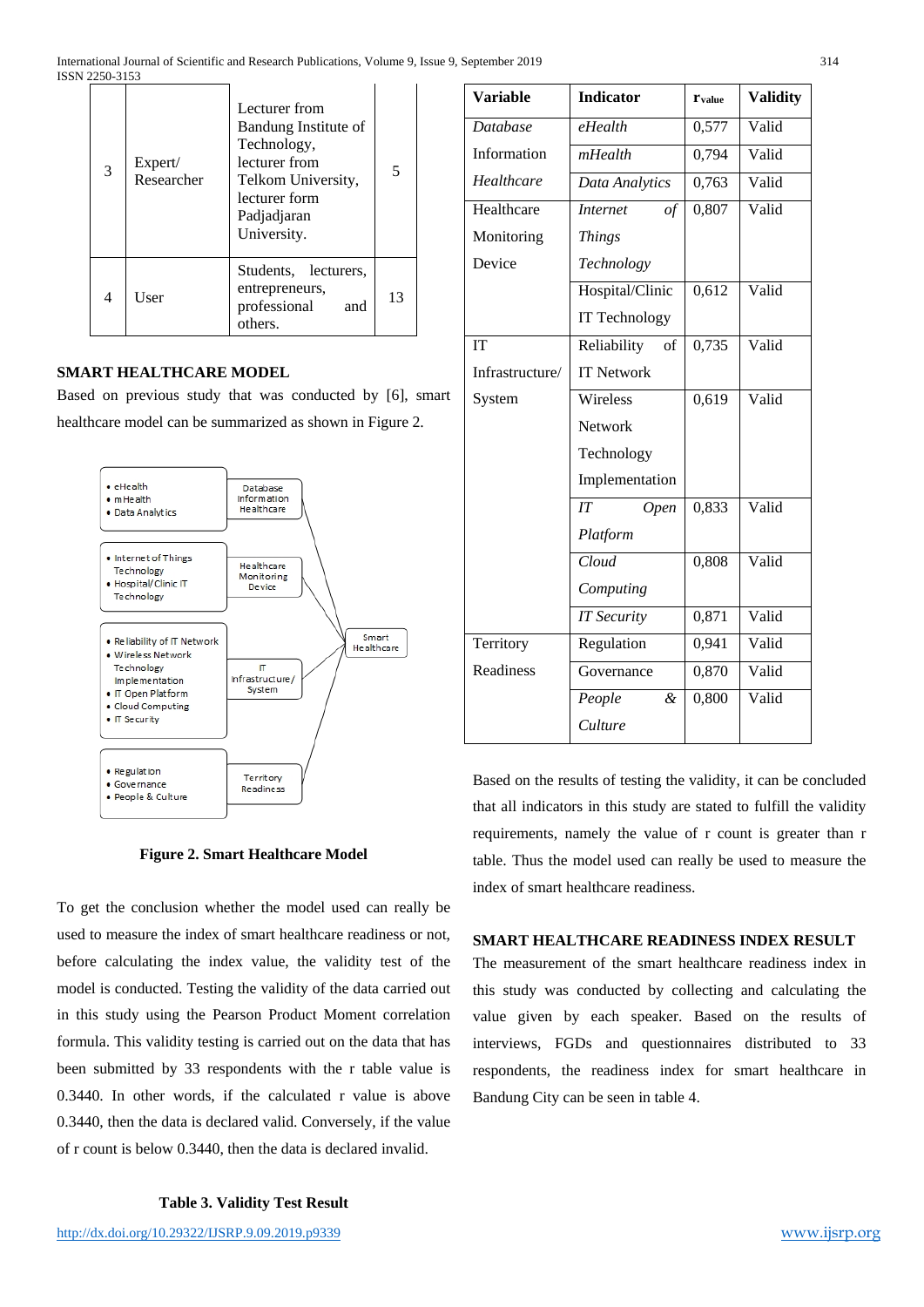| <b>Variable</b>                        | <b>Indicator</b>                                 | <b>Index</b> |
|----------------------------------------|--------------------------------------------------|--------------|
| Database                               | eHealth                                          | 62,53        |
| Information<br>Healthcare              | mHealth                                          | 56,21        |
|                                        | Data Analytics                                   | 56,76        |
| Healthcare<br>Monitoring               | Internet of Things<br>Technology                 | 48,13        |
| Device                                 | Hospital/Clinic IT<br>Technology                 | 68,09        |
| <b>IT</b><br>Infrastructure/<br>System | Reliability of IT<br><b>Network</b>              | 70,45        |
|                                        | Wireless Network<br>Technology<br>Implementation | 68,94        |
|                                        | IT Open Platform                                 | 57,59        |
|                                        | <b>Cloud Computing</b>                           | 60,87        |
|                                        | <b>IT Security</b>                               | 64,72        |
| Territory                              | Regulation                                       | 66,53        |
| Readiness                              | Governance                                       | 67,18        |
|                                        | People & Culture                                 | 68,79        |
|                                        | 62,83                                            |              |

**Table 4. Bandung smart healthcare readiness index result**

Based on Table 3. The index of readiness for smart healthcare in Bandung City is 62.83 or in other words the readiness of smart healthcare in Bandung City is still lacking, but it is still within reasonable limits.

## **CONCLUSION**

The following are conclusions from the results of the research that has been done:

- 1. Smart healthcare's secondary best practice data in Singapore was obtained from journal articles, Singapore government website, company website that has links to smart healthcare in Singapore, news portal websites and others. All indicators of smart healthcare readiness have been obtained by each of the best practice data.
- 2. Bandung secondary data related to variables and indicators of smart healthcare readiness were obtained from interviews with parties considered competent, the official website of the Bandung city government (www.bandung.go.id), website smartcity.bandung.go.id, website portal news, journal articles and others. From the search results, an overview of each smart healthcare indicator in Bandung City is obtained.
- 3. The smart healthcare readiness index in Bandung is 62.83. The indicator with the highest value is the reliability of IT communication networks with a value of 67.00. While the indicator with the lowest value is Internet of Things Technology with a value of 41.58.
- 4. Based on the index obtained, it can be said that smart healthcare in Bandung City is in a condition where there are still many shortcomings, but still within reasonable limits.
- 5. The generated word cloud shows that the public, especially the people of Bandung, have not discussed much about smart healthcare and related topics. This is indicated by word cloud that is not relevant to the topic being searched for.
- 6. Building Bandung City into a city that is truly ready to implement the concept of smart healthcare has its own challenges. In addition to building infrastructure and technology, the success of smart healthcare (smart city in general) also depends on how the real role of all stakeholders. There must be synergy from all stakeholders, namely: government, academics, business people and the community.

## **ACKNOWLEDGEMENTS**

The authors of this research would like to express their gratitude to Ministry of Research, Technology and Higher Education of Indonesia for supporting their financial in doing this research.

## **REFERENCES**

- [1] "Smart Cities The importance of a smart ICT infrastructure for smart cities." Jan-2017.
- [2] Frost and Sullivan, "Strategic Opportunity Analysis of the Global Smart City Market," *Maxim Perevezentsev*, 2014.
- [3] "What is Smart Health and How do People Benefit?," 06- Jun-2018. .
- [4] A. Solanas, "Smart Health: A Context-Aware Health Paradigm within Smart Cities," *IEEE Commun. Mag.*, Aug. 2014.
- [5] J. W. Creswell, *Research Design : qualitative, quantitative, and mixed methods approaches*, 4th ed. Los Angeles: Sage, 2014.